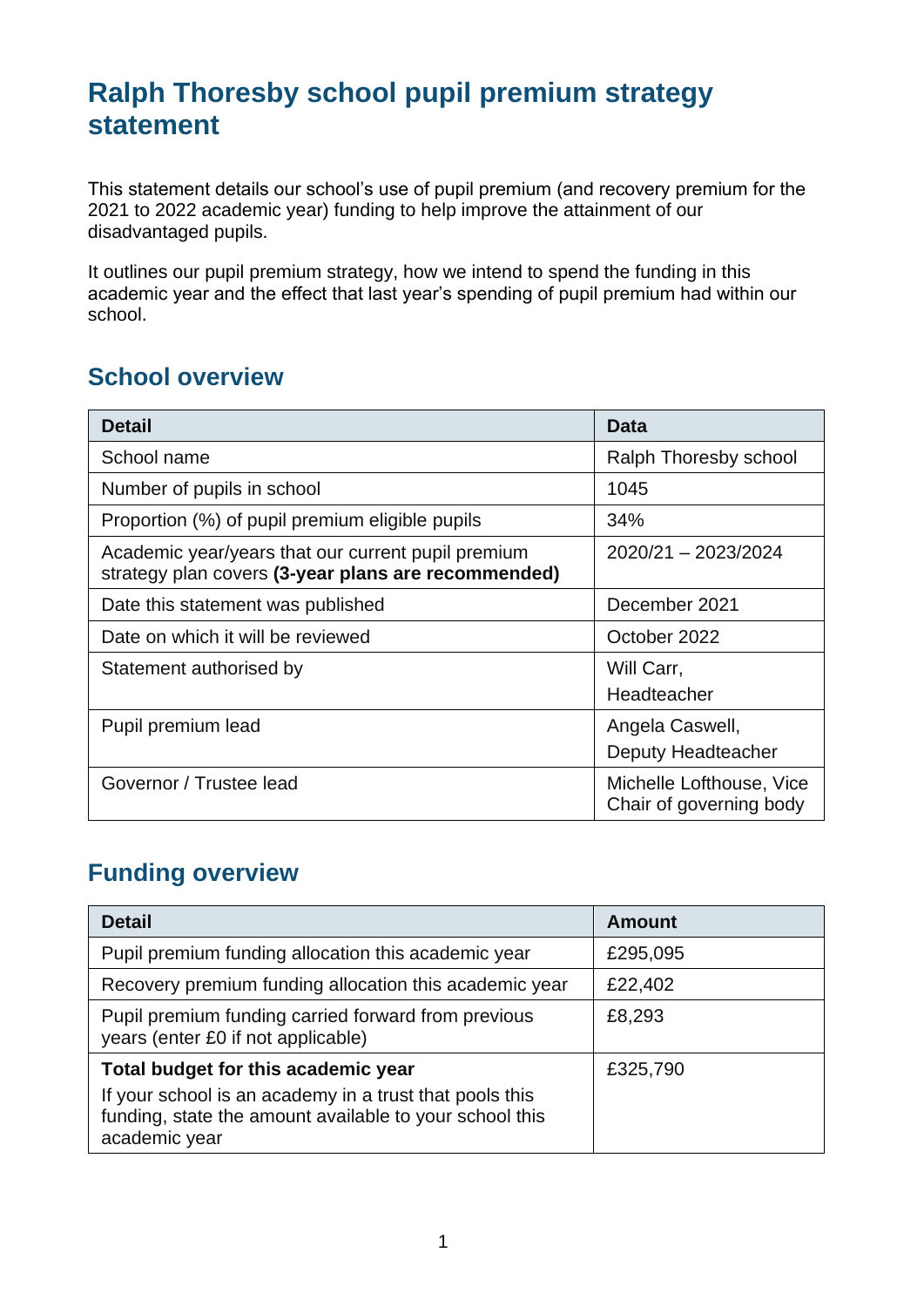# **Part A: Pupil premium strategy plan**

## **Statement of intent**

At Ralph Thoresby school our intention is that all pupils, irrespective of their background or the challenges they face, make good progress and achieve high attainment across the curriculum, particularly in EBacc subjects and that all pupils are supported in progressing to the next level of education, training, or employment.

The focus of our Pupil Premium strategy is to support disadvantaged pupils to achieve that goal. Research shows that the most academically able pupils from disadvantaged backgrounds are most at risk of under-performing, hence our focus is on every disadvantaged pupil, irrespective of their academic ability. At RTS every Pupil Premium pupil is provided with support based around their individual needs. We do this by allocating pupils to 4 pathways:

**Pathway ONE** Students are currently achieving well and need no further interventions.

Pathway TWO Students are In need of some Intervention. there may be some challenges around behavlour, attendance or progress.

**Pathway THREE** Students are disadvantaged higher ability learners. We need to ensure these students receive the highest level of challenge so that they reach the top grades that they are capable of.

#### **Pathway FOUR**

Students are our most deprived learners. They are likely to be FSM, low to middle ability, SEN and present challenges around behavlour and attendance. They need the most support.

We also consider the challenges faced by vulnerable pupils, (those supported by Children Services or provided care to a parent). Our pupil premium funding is used to support their needs, regardless of whether they are disadvantaged or not.

At RTS, we are taking an evidence-informed approach to Pupil Premium spending to help us to compare how other schools have approached similar challenges, the impact of these interventions, and their cost-effectiveness. Evidence suggests that pupil premium spending is most effective when schools use a tiered approach, targeting spending across the three areas below, but ensuring a focus on improving teaching quality – investing in learning and development for teachers.

#### **Teaching**

Arrange training and professional development for all their staff to improve the impact of teaching and learning for pupils.

#### **Academic support**

Identifying the main barriers to pupil success in school using the Pupil Premium to buy in extra help.

#### **Wider approaches**

- This may include non-academic use of the Pupil Premium such as:
- school breakfast clubs
- music lessons for disadvantaged pupils
- help with the cost of educational trips or visits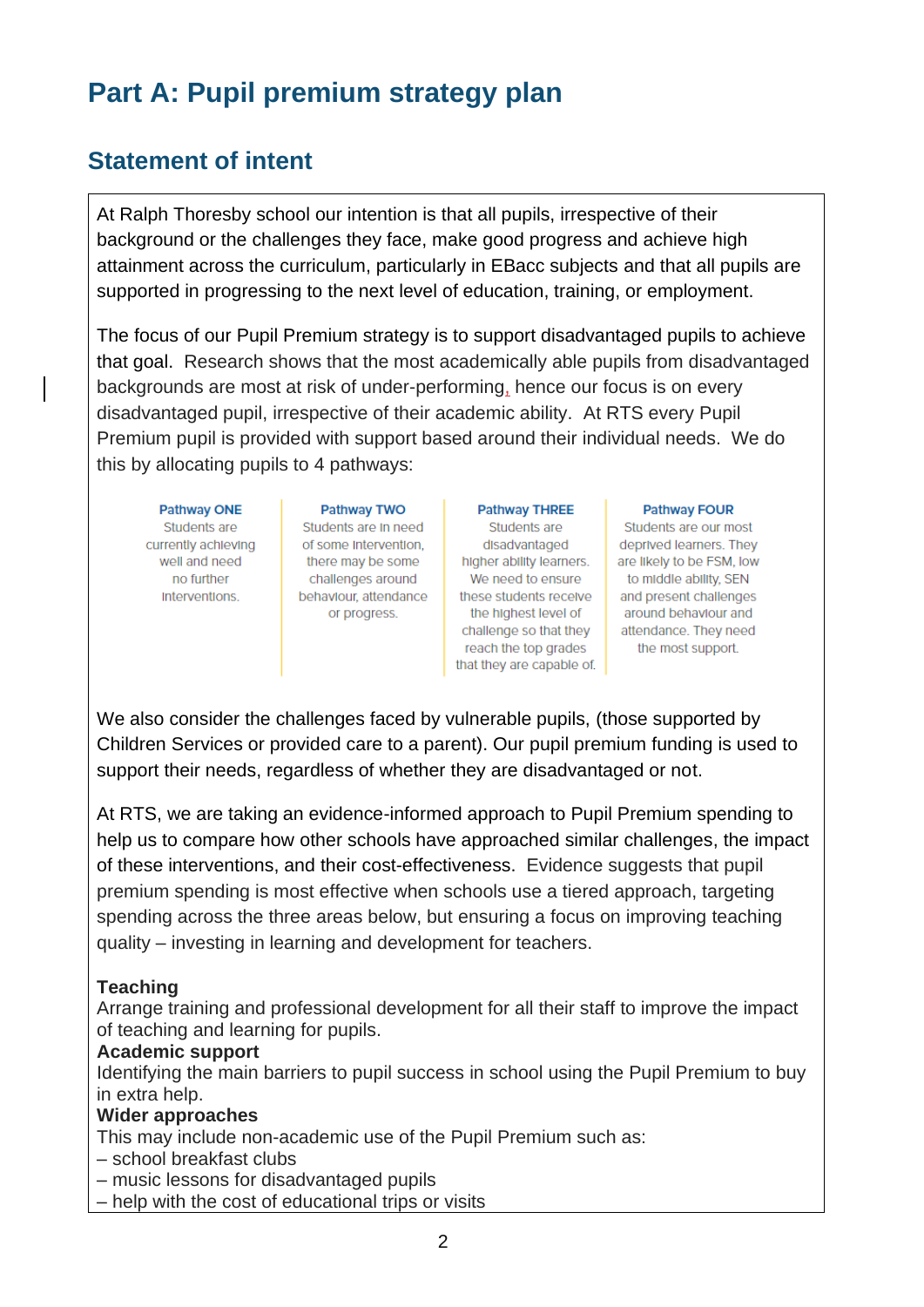

Good teaching is the most important lever we have as a school to improve outcomes for disadvantaged pupils. At RTS we are using the Pupil Premium to improve teaching quality which benefits all pupils and has a particularly positive effect on children eligible for the Pupil Premium.

Our strategy is also integral to wider school plans for education recovery; notably in its targeted support through the National Tutoring Programme for pupils whose education has been worst affected through the pandemic, including non-disadvantaged pupils.

The causes and consequences of disadvantage are varied: Pupil Premium pupils are not a homogeneous group, so it is important that whilst our approach is responsive to common challenges it is rooted in robust diagnostic assessment, and the needs of each individual pupil.

The challenge of implementation means that less is more: selecting a small number of priorities and giving them the best chance of success is a safer bet than creating a long list of strategies that becomes hard to manage. - The approaches we have adopted complement each other to help pupils excel. To ensure they are effective we will:

- adopt a whole school approach in which all staff take responsibility for disadvantaged pupils' outcomes and raise pupil expectations of what they can achieve
- ensure disadvantaged pupils are challenged in the work that they're set
- act early to intervene at the point needs are identified
- work with families to improve parental engagement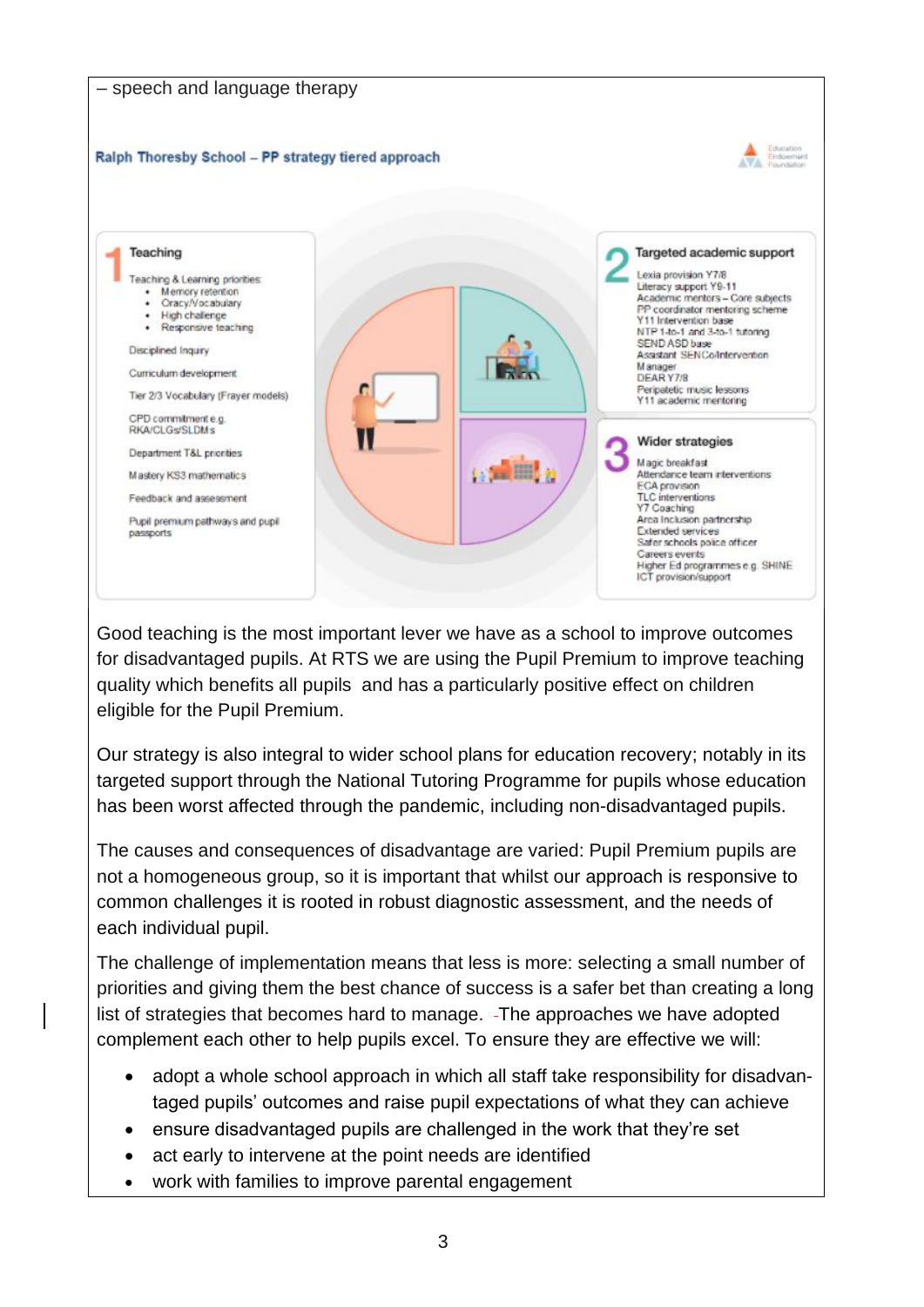## **Challenges**

This details the key challenges to achievement that we have identified among our disadvantaged pupils.

| <b>Challenge</b><br>number | <b>Detail of challenge</b>                                                                                                                                                                                                                                                                                                                                                                                                                                                                                   |
|----------------------------|--------------------------------------------------------------------------------------------------------------------------------------------------------------------------------------------------------------------------------------------------------------------------------------------------------------------------------------------------------------------------------------------------------------------------------------------------------------------------------------------------------------|
| 1                          | CAT4 data indicates that disadvantaged pupils have lower reasoning<br>(thinking) abilities in key areas that support educational development<br>and academic attainment than their peers on entry. In Year 7, for<br>example, the overall mean SAS for disadvantaged pupils is 93.5<br>compared to 100.6 for non-disadvantaged (national average is 100).                                                                                                                                                    |
| $\overline{2}$             | NGRT (reading tests) indicate that disadvantaged pupils generally have<br>lower reading ages and lower levels of reading comprehension than their<br>peers. This has an impact on progress across all subjects. In Year 8,<br>for example, reading age $\approx$ 13:6 (year: month) for disadvantaged pupils<br>compared to $\approx$ 15:0 for non-disadvantaged.                                                                                                                                            |
| 3                          | Attainment in mathematics for disadvantaged pupils is generally lower<br>than that of their peers on arrival in Y7. FFT 50 estimates predict a gap<br>in the range of $0.6 - 1.0$ grades in maths attainment across years $7-11$<br>for disadvantaged pupils compared to their peers by the end of KS4.                                                                                                                                                                                                      |
| 4                          | Our assessments and discussions with pupils and families suggest that<br>the education and wellbeing of many of our disadvantaged pupils have<br>been impacted by partial school closures to a greater extent than for<br>other pupils. These findings are backed up by several national studies.<br>This has resulted in significant knowledge gaps resulting in pupils falling<br>further behind age-related expectations, especially in maths, science,<br>geography and languages.                       |
| 5                          | Our observations and discussions with pupils and families have identi-<br>fied social and emotional issues for many pupils, such as anxiety and<br>low self-esteem. This is partly driven by concern about catching up lost<br>learning and exams/future prospects. These challenges particularly af-<br>fect disadvantaged pupils, including their attainment.<br>During the pandemic, referrals for support markedly increased. 355<br>pupils (195 of whom are disadvantaged) currently require additional |
| 6                          | support with social and emotional needs.<br>Attendance data this year indicates that attendance among disadvan-<br>taged pupils is currently 6% lower than for non-disadvantaged pupils<br>(currently 87.1% compared to 93.1%).                                                                                                                                                                                                                                                                              |
|                            | 39.0% of disadvantaged pupils have been 'persistently absent'<br>compared to 22.4% of their peers during that period. Our assessment<br>data indicates that absenteeism is negatively impacting disadvantaged<br>pupils' progress.                                                                                                                                                                                                                                                                           |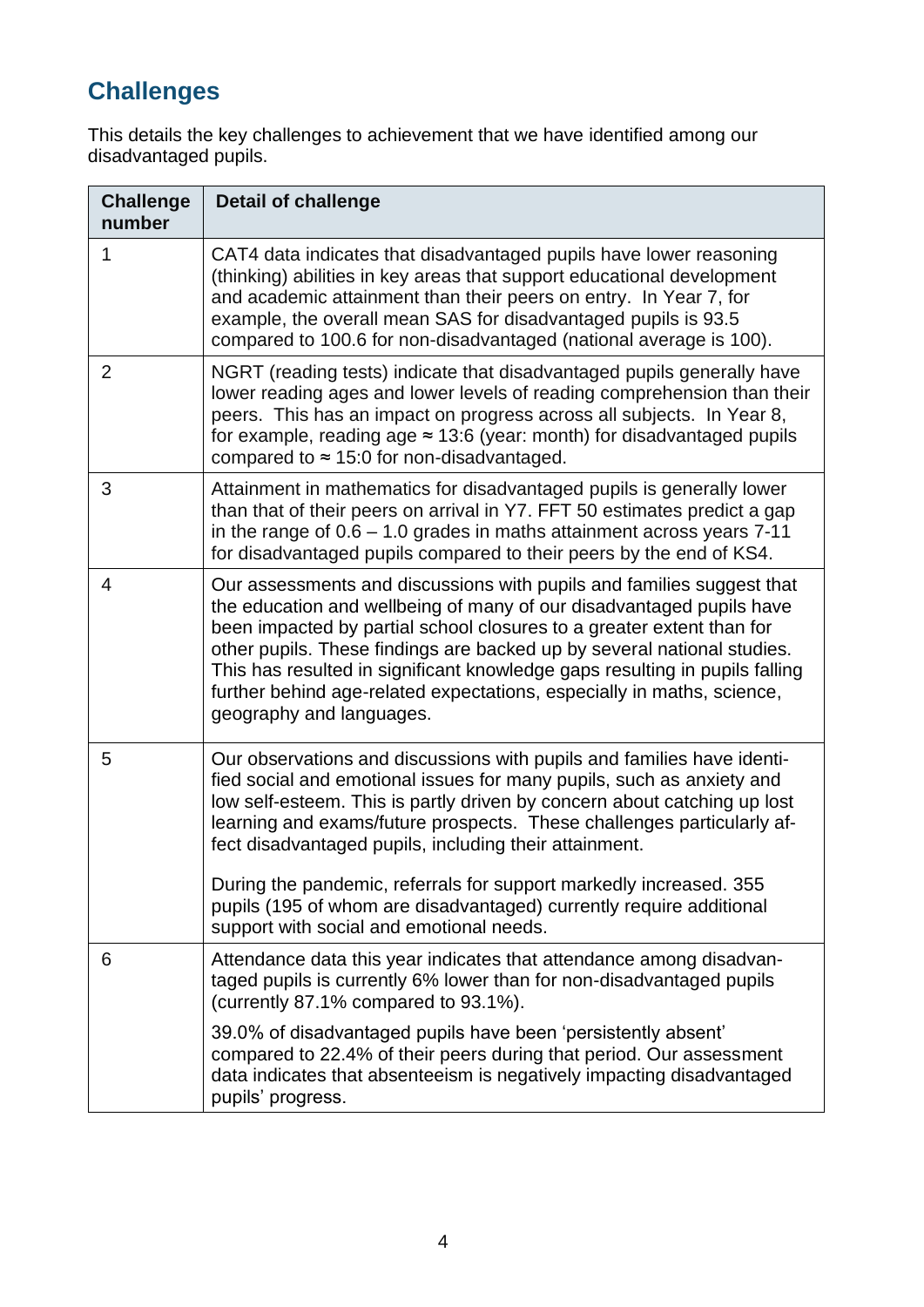| As a result of the pandemic there has been a reduction in parental<br>engagement with school for some disadvantaged pupils. This has<br>resulted in a lack of readiness for school, reduced homework completion<br>and reduced aspiration for some disadvantaged pupils compared to their<br>peers.                                                  |
|------------------------------------------------------------------------------------------------------------------------------------------------------------------------------------------------------------------------------------------------------------------------------------------------------------------------------------------------------|
| Cultural enrichment activities are designed to give opportunities to<br>enhance our pupils' learning experience. Other clubs and activities are<br>community related and give pupils a real sense of achievement. Our<br>current tracking data shows lower participation rates for disadvantaged<br>pupils in extra-curricular activities and trips. |

## **Intended outcomes**

This explains the outcomes we are aiming for **by the end of our current strategy plan**, and how we will measure whether they have been achieved.

| Intended outcome                    | <b>Success criteria</b>                                                                                                                                     |  |
|-------------------------------------|-------------------------------------------------------------------------------------------------------------------------------------------------------------|--|
| Improved attainment among           | 2023/24 KS4 outcomes demonstrate that disadvan-                                                                                                             |  |
| disadvantaged pupils across         | taged pupils achieve:                                                                                                                                       |  |
| the curriculum at the end of        | an average Attainment 8 score of 42                                                                                                                         |  |
| KS4, with a focus on EBacc          | an EBacc average point score of 3.8                                                                                                                         |  |
| subjects.                           | over 40% 5+ English and maths                                                                                                                               |  |
|                                     | By the end of our current plan in 2023/24,40% or<br>more of disadvantaged pupils enter the English Bac-<br>calaureate (EBacc). In 2021 this figure was 27%. |  |
| Improved reading, academic          | Reading age data demonstrates a smaller disparity                                                                                                           |  |
| vocabulary, and                     | between the scores of disadvantaged pupils and their                                                                                                        |  |
| comprehension skills among          | non-disadvantaged peers.                                                                                                                                    |  |
| disadvantaged pupils across<br>KS3. | Lexia data demonstrates accelerated progress across<br>the 3 study strands (Word Study, Grammar and<br>Comprehension) among disadvantaged pupils.           |  |
| Improved attainment among           | 2023/24 KS4 outcomes demonstrate that                                                                                                                       |  |
| disadvantaged pupils in             | disadvantaged pupils achieve:                                                                                                                               |  |
| mathematics.                        | Attainment 8 average grade of 4.2<br>$\bullet$<br>over $45\%$ 5+ in maths                                                                                   |  |
| To achieve and sustain              | Sustained high levels of wellbeing from 2023/24                                                                                                             |  |
| improved wellbeing for all          | demonstrated by:                                                                                                                                            |  |
| pupils, including those who         | qualitative data from pupil voice, pupil and parent                                                                                                         |  |
| are disadvantaged.                  | surveys.                                                                                                                                                    |  |
|                                     | reduction in referrals and lesson exits                                                                                                                     |  |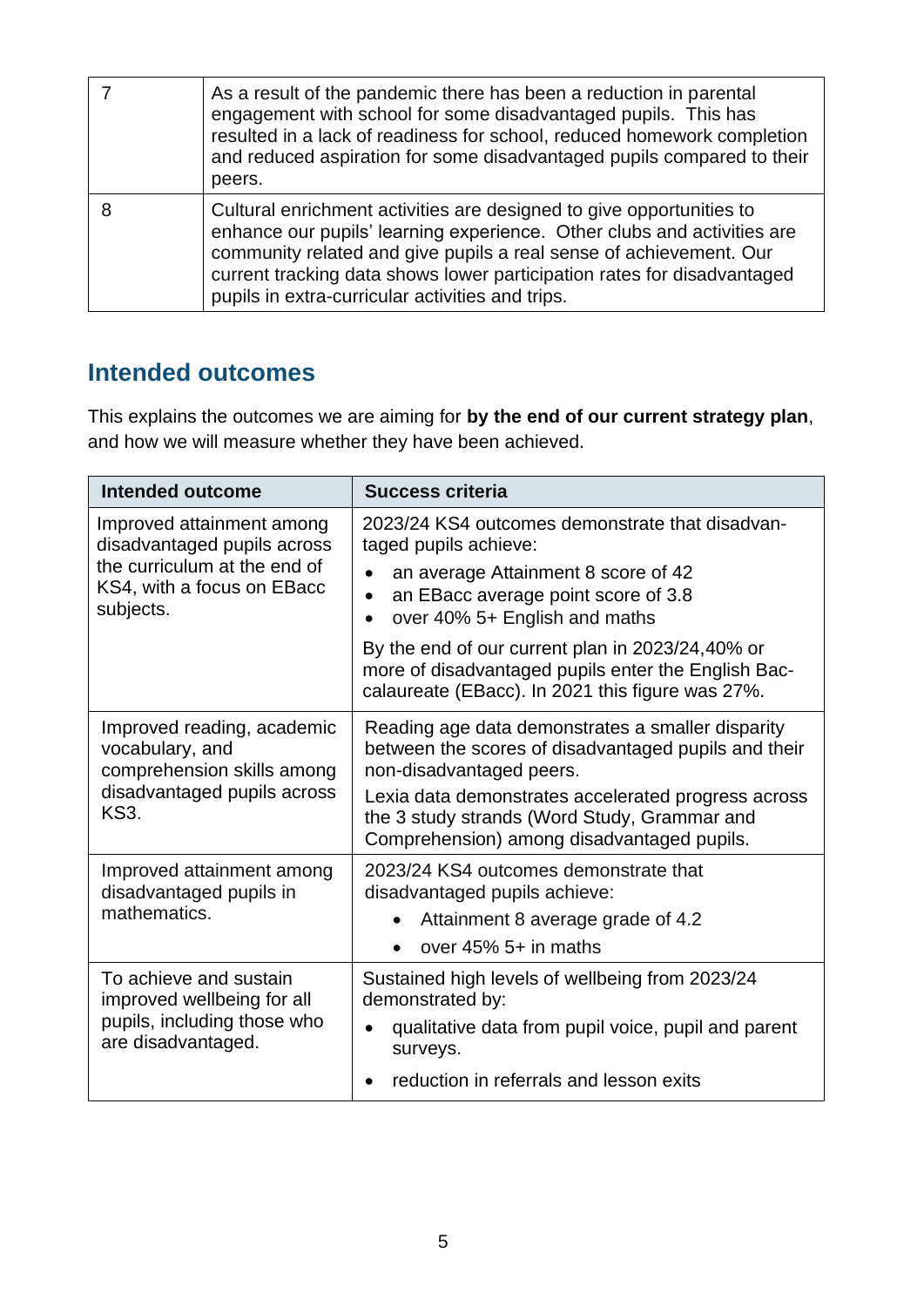| To achieve and sustain<br>improved attendance for all                                              | Sustained high attendance from 2023/24 demon-<br>strated by:                                                                                                                           |  |
|----------------------------------------------------------------------------------------------------|----------------------------------------------------------------------------------------------------------------------------------------------------------------------------------------|--|
| pupils, particularly our<br>disadvantaged pupils.                                                  | the overall absence rate for all pupils being no<br>$\bullet$<br>more than 3% and the attendance gap between<br>disadvantaged pupils and their peers being re-<br>duced to 3%          |  |
|                                                                                                    | the percentage of all pupils who are persistently<br>$\bullet$<br>absent being below 13% and the figure among<br>disadvantaged pupils being no more than 3%<br>lower than their peers. |  |
| To improve parental<br>engagement for our<br>disadvantaged pupils.                                 | Attendance at PCEs is 80+% for disadvantaged pupils<br>and 100% after follow-up consultations.<br>Attendance at 'meet the coach' events is 95+%.                                       |  |
| To improve the participation<br>of disadvantaged pupils in<br>all aspects of our ECA<br>provision. | A significant increase in participation in enrichment<br>activities, particularly among disadvantaged pupils<br>from a baseline of 41% in 2021.                                        |  |

## **Activity in this academic year**

This details how we intend to spend our pupil premium (and recovery premium funding) **this academic year** to address the challenges listed above.

## **Teaching (for example, CPD, recruitment and retention)**

Budgeted cost: £50,000

| <b>Activity</b>                                                                                                                 | Evidence that supports this approach                                                                                                                                                                                                                                                                                 | <b>Challenge</b><br>number(s)<br>addressed |
|---------------------------------------------------------------------------------------------------------------------------------|----------------------------------------------------------------------------------------------------------------------------------------------------------------------------------------------------------------------------------------------------------------------------------------------------------------------|--------------------------------------------|
| Develop our whole school<br>T&L strategies to promote<br>the progress of all pupils<br>but particularly<br>disadvantaged pupils | <b>High Quality Teaching   Toolkit Strand  </b><br>EEF<br><b>Effective Professional Development  </b><br>Toolit Strand   EEF<br>Closing the Vocabulary Gap; Alex Quigley:<br>2018<br><b>Oral language interventions   Toolkit</b><br>Strand   EEF<br>Teacher Walkthrus; Tom Sherrington &<br>Oliver Caviglioli: 2020 | $1 - 4$                                    |
| Embedding more effective<br>practice around feedback.                                                                           | Feedback   Toolkit Strand   EEF<br>$(2022$ onwards)                                                                                                                                                                                                                                                                  |                                            |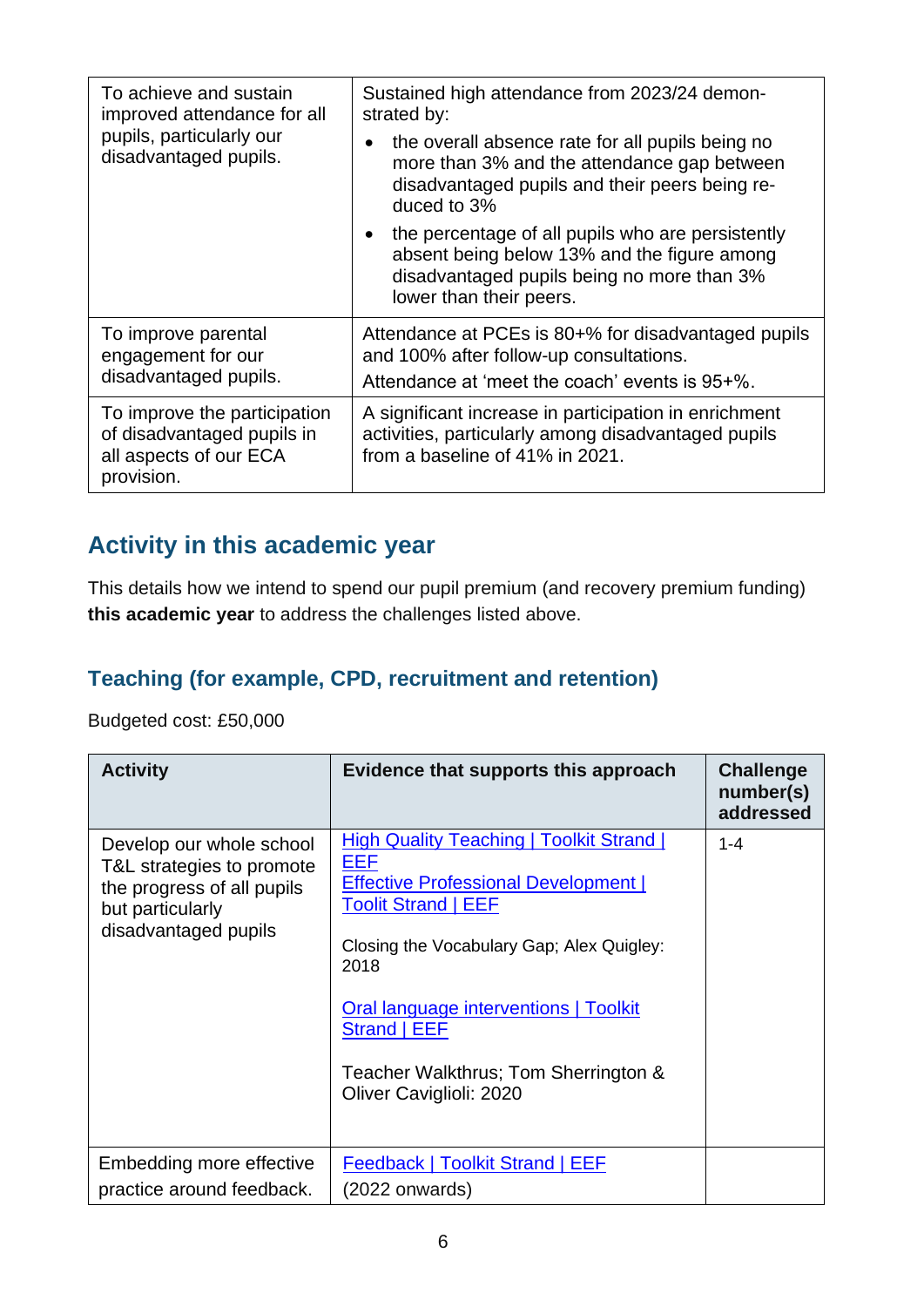| EEF evidence demon-<br>strates this has significant<br>benefits for pupils, particu-<br>larly disadvantaged pupils.                  |                                                                                                                                                                                                       |       |
|--------------------------------------------------------------------------------------------------------------------------------------|-------------------------------------------------------------------------------------------------------------------------------------------------------------------------------------------------------|-------|
| Enhancement of our<br>maths teaching and<br>curriculum planning in line<br>with DfE KS3 and EEF<br>guidance.<br>We will fund teacher | The DfE non-statutory KS3 guidance has<br>been produced in conjunction with the<br>NCETM, drawing on evidence-based ap-<br>proaches:<br>Teaching mathematics at key stage 3 -<br>GOV.UK (www.gov.uk)  | 3 & 4 |
| release time to embed<br>key elements of the<br>quidance in school, and<br>further develop mastery<br>teaching at KS3.               | KS2 KS3 Maths Guidance 2017.pdf<br>(educationendowmentfoundation.org.uk)<br><b>Mastery Learning   Toolkit Strand  </b><br><b>Education Endowment Foundation   EEF</b><br>White Rose 5-year plan (SOW) |       |

### **Targeted academic support (for example, tutoring, one-to-one support structured interventions)**

Budgeted cost: £ 120,000

| <b>Activity</b>                                                                                                                                                                                                                                                                                                                                  | Evidence that supports this approach                                                                                                                                                                                                                                                                                                                               | <b>Challenge</b><br>number(s)<br>addressed |
|--------------------------------------------------------------------------------------------------------------------------------------------------------------------------------------------------------------------------------------------------------------------------------------------------------------------------------------------------|--------------------------------------------------------------------------------------------------------------------------------------------------------------------------------------------------------------------------------------------------------------------------------------------------------------------------------------------------------------------|--------------------------------------------|
| Engaging with the National<br>Tutoring Programme to<br>provide a blend of tuition,<br>mentoring and school-led<br>tutoring for pupils whose<br>education has been most<br>impacted by the pandemic.<br>A significant proportion of<br>the pupils who receive<br>tutoring will be<br>disadvantaged, including<br>those who are high<br>attainers. | Tuition targeted at specific needs and<br>knowledge gaps can be an effective<br>method to support low attaining pupils or<br>those falling behind, both one-to-one:<br>One to one tuition   EEF (educationen-<br>dowmentfoundation.org.uk)<br>And in small groups:<br><b>Small group tuition   Toolkit Strand  </b><br><b>Education Endowment Foundation   EEF</b> | $1 - 4$                                    |
| Delivering a targeted lexia<br>programme as a reading<br>intervention for<br>disadvantaged pupils who<br>need additional help to<br>comprehend texts and<br>address vocabulary gaps.                                                                                                                                                             | Reading comprehension strategies can<br>have a positive impact on pupils' ability to<br>understand a text, and this is particularly<br>the case when interventions are deliv-<br>ered over a shorter timespan:<br>Reading comprehension strategies  <br><b>Toolkit Strand   Education Endowment</b><br><b>Foundation   EEF</b>                                     | 2                                          |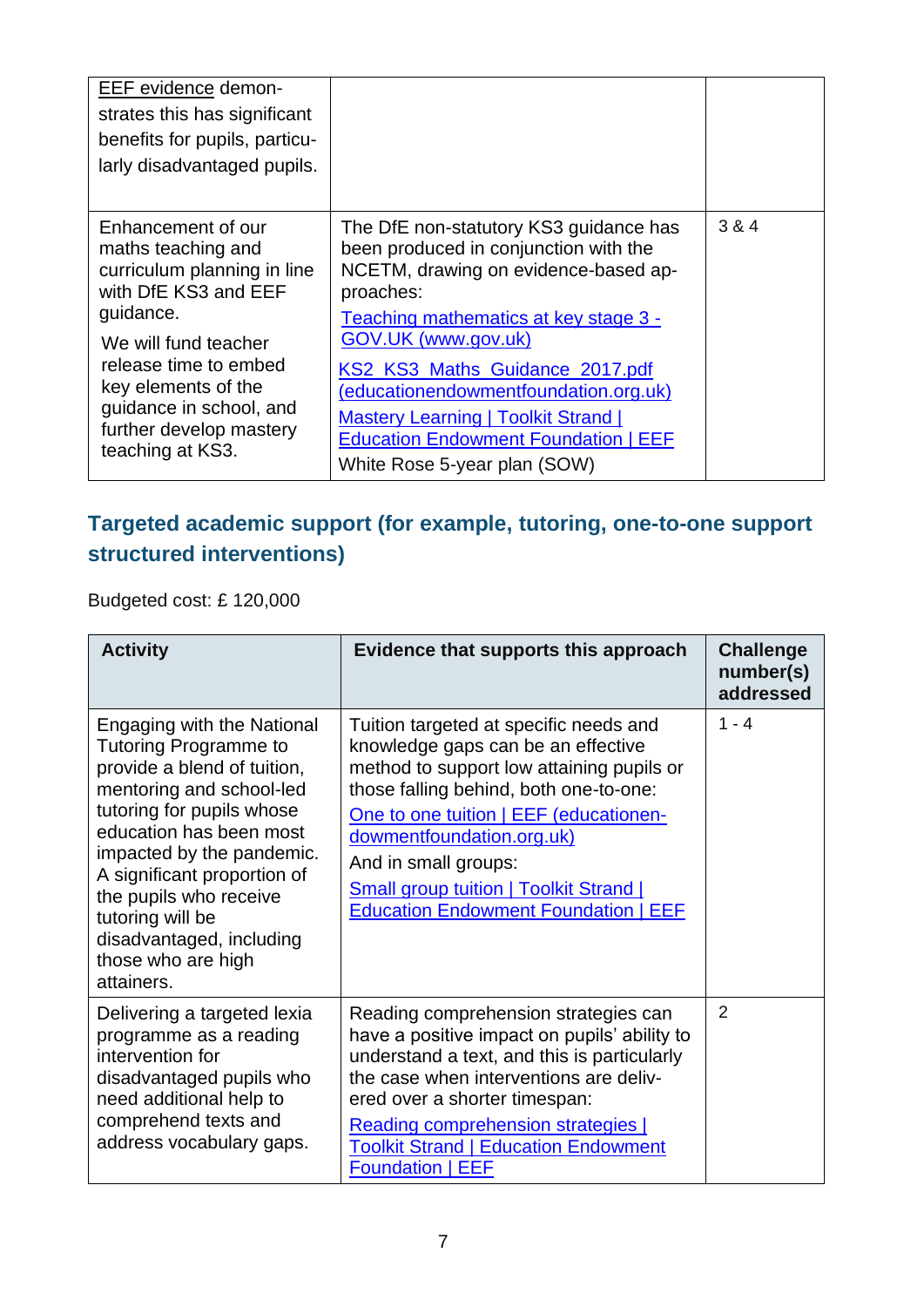### **Wider strategies (for example, related to attendance, behaviour, wellbeing)**

Budgeted cost: £ 130,000

| <b>Activity</b>                                                                                                                                                                                                                                                                                | <b>Evidence that supports this</b><br>approach                                                                                                                                                     | <b>Challenge</b><br>number(s)<br>addressed |
|------------------------------------------------------------------------------------------------------------------------------------------------------------------------------------------------------------------------------------------------------------------------------------------------|----------------------------------------------------------------------------------------------------------------------------------------------------------------------------------------------------|--------------------------------------------|
| Develop the use of TLC,<br>SEND base and learning<br>support centre to provide<br>social and emotional learning<br>(SEL) interventions.                                                                                                                                                        | Social and emotional learning (SEL)  <br><b>Toolkit Strand   Education Endowment</b><br><b>Foundation   EEF</b>                                                                                    | 5                                          |
| Embedding principles of<br>good practice set out in DfE's<br><b>Improving School</b><br>Attendance advice.                                                                                                                                                                                     | The DfE guidance has been informed<br>by engagement with schools that have<br>significantly reduced persistent<br>absence levels.                                                                  | 6                                          |
| Staff will get training and<br>release time to develop and<br>implement new procedures.                                                                                                                                                                                                        |                                                                                                                                                                                                    |                                            |
| Implementing new parental<br>engagement strategies e.g.,<br>short sessions with flexible<br>times, remote sessions and<br>developing the RTS<br>coaching model.                                                                                                                                | <b>Parental Engagement   Toolkit Strand</b><br><b>Education Endowment Foundation  </b><br><b>EEF</b>                                                                                               | $\overline{7}$                             |
| Promoting and offering an<br>excellent extra-curricular<br>provision for all pupils,<br>especially those that are<br>disadvantaged so that they<br>have access to an engaging<br>curriculum which broadens<br>knowledge and experience<br>and to boost wellbeing,<br>behaviour and attendance. | <b>Arts Participation   Toolkit Strand  </b><br><b>Education Endowment Foundation  </b><br><b>EEF</b><br><b>Summer School   Toolkit Strand  </b><br><b>Education Endowment Foundation  </b><br>EEF | 8                                          |

### **Total budgeted cost: £ 300,000 (£25,000 contingency fund)**

| <b>Activity</b> | <b>Evidence that supports this</b><br>approach | <b>Challenge</b><br>number(s)<br>addressed |
|-----------------|------------------------------------------------|--------------------------------------------|
|-----------------|------------------------------------------------|--------------------------------------------|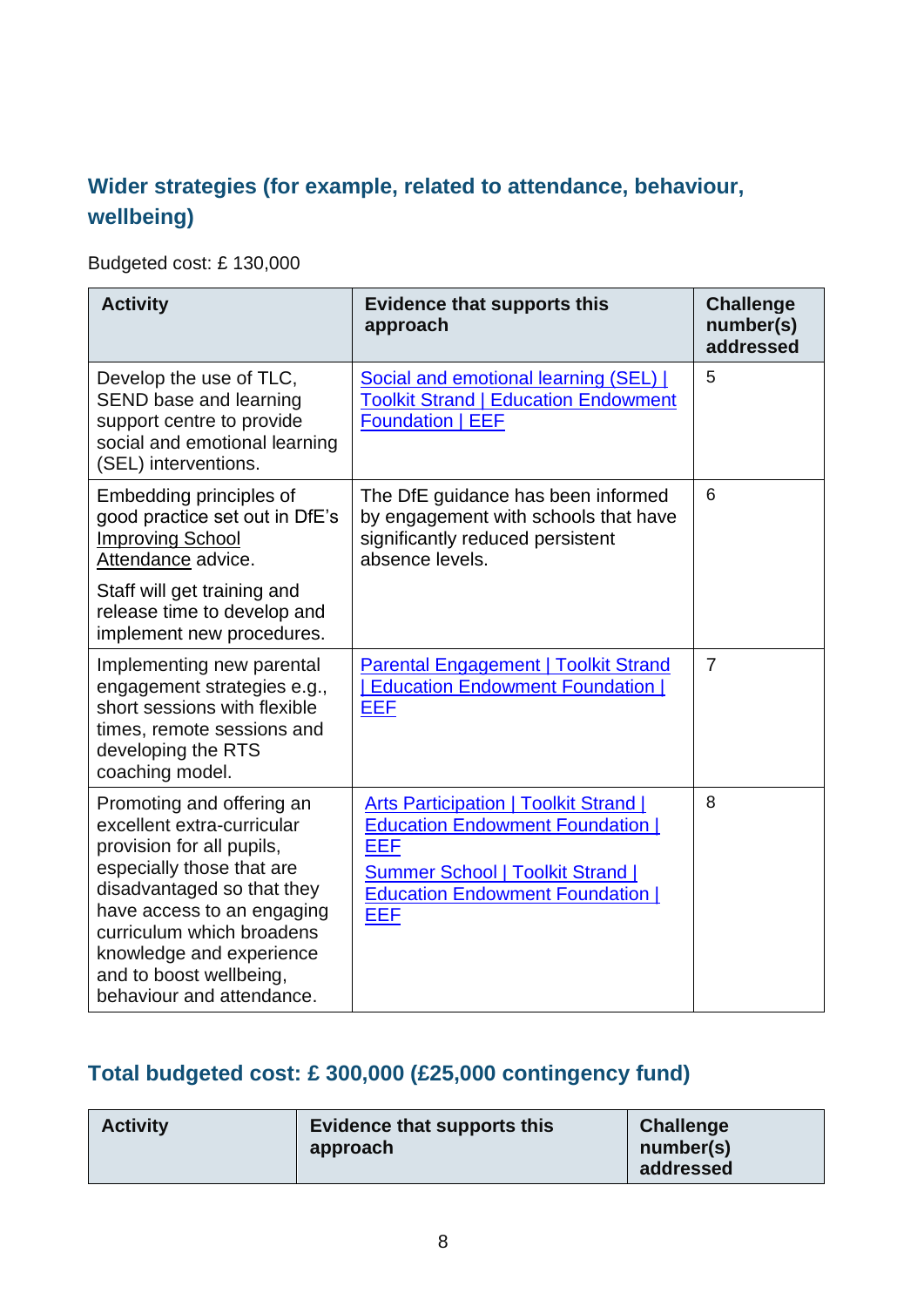| Contingency fund for<br>acute issues. | Based on our experiences we have<br>identified a need to set a small<br>amount of funding aside to respond<br>quickly to needs that have not yet<br>been identified. | All |
|---------------------------------------|----------------------------------------------------------------------------------------------------------------------------------------------------------------------|-----|
|---------------------------------------|----------------------------------------------------------------------------------------------------------------------------------------------------------------------|-----|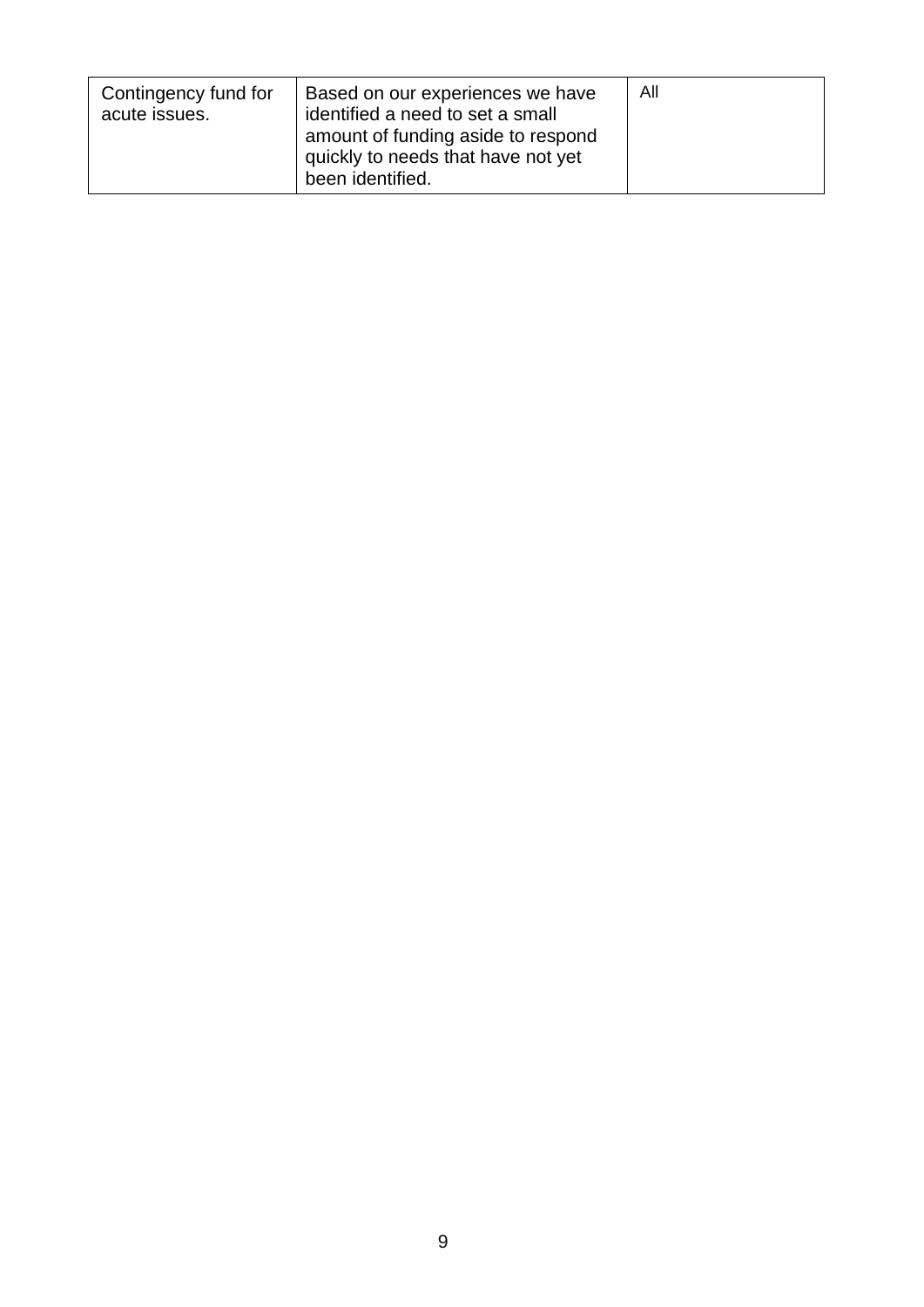## **Part B: Review of outcomes in the previous academic year**

## **Pupil premium strategy outcomes**

This details the impact that our pupil premium activity had on pupils in the 2020 to 2021 academic year.

As evidenced across the country, school closures (full and partial) had a detrimental effect on our most disadvantaged pupils. Covid-19 had an impact for pupils in all year groups and across all subjects to a varying degree.

However, during the second lockdown we developed a fantastic, high quality remote learning provision and all pupils were provided with a device which meant they could access this provision whilst ensuring our most vulnerable pupils were able to attend school in person.

During 2020-21 we were also able to take advantage of two funded academic mentors (in English and science) and use the National Tuition Programme to support interventions in core and EBacc subjects.

The attainment of disadvantaged pupils in Y11 is below our previous projections but still shows an improvement on recent years because of the success of early interventions and use of the pupil premium funding for these pupils across Y7 – Y10.

- Attainment 8 40.7 compared to 35.9 in 2019
- 57% achieved 4+ in English and maths compared to 44%
- 21% achieved 5+ in English and maths compared to 24%
- EBacc Average Points Score was 3.44 compared to 3.01

Attendance, pupil behaviour, wellbeing and mental health were significantly impacted last year as a result of the pandemic and more so for our disadvantaged pupils. We continue to develop the use of our pupil premium funding to provided specialist support and interventions in these areas.

### **Externally provided programmes**

*Please include the names of any non-DfE programmes that you purchased in the previous academic year.* 

| <b>Programme</b>          | <b>Provider</b> |
|---------------------------|-----------------|
| <b>PowerUp Literacy</b>   | Lexia           |
| One-to-one online tuition | MyTutor         |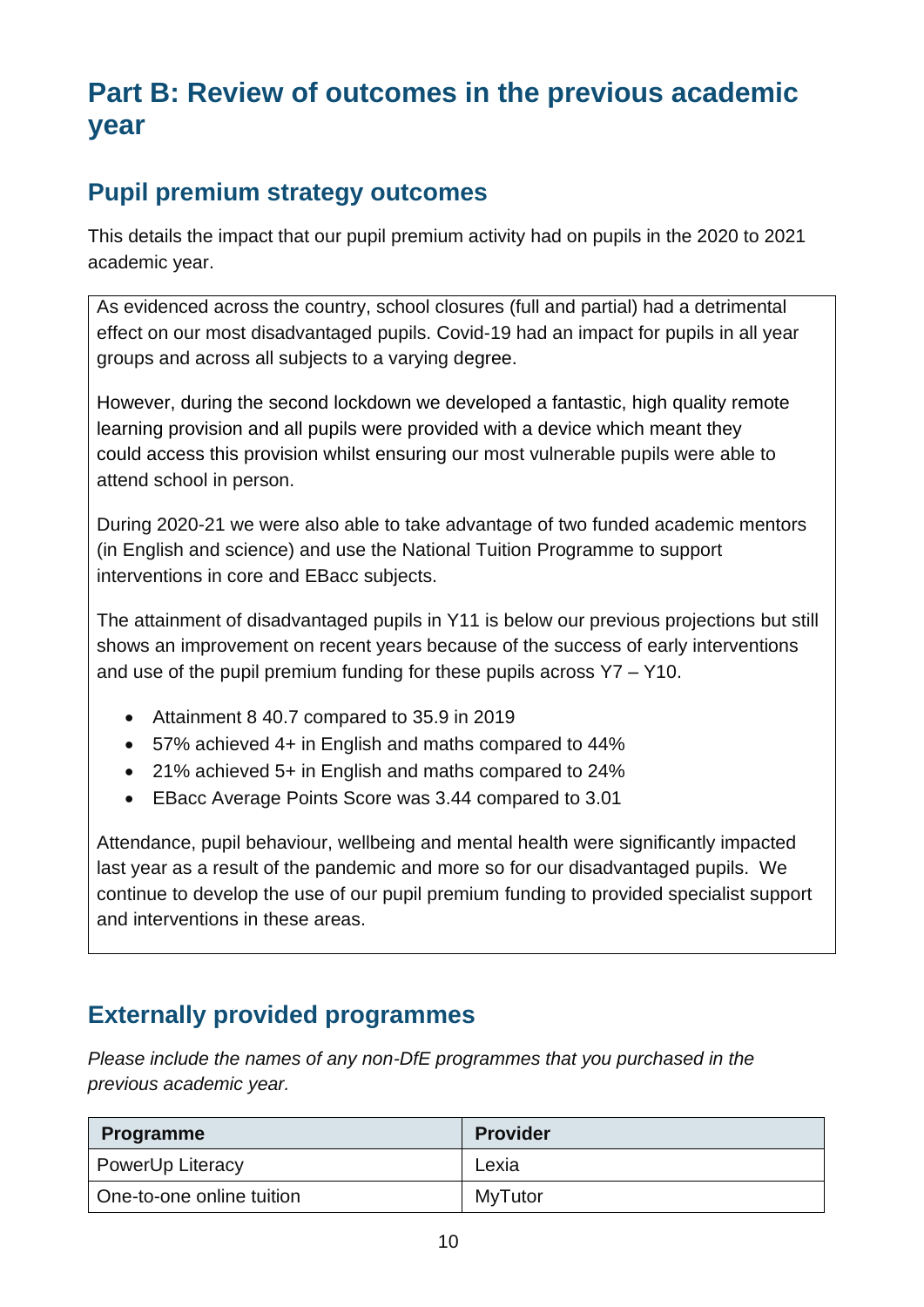## **Service pupil premium funding (optional)**

*For schools that receive this funding, you may wish to provide the following information:* 

| <b>Measure</b>                                                                    | <b>Details</b>                                                        |
|-----------------------------------------------------------------------------------|-----------------------------------------------------------------------|
| How did you spend your service pupil<br>premium allocation last academic year?    | 2 Y7 pupils - £620                                                    |
|                                                                                   | Academic mentor support for online<br>learning during lock down       |
|                                                                                   | • Regular weekly check-ins from Year<br>Manager during lock down      |
|                                                                                   | • Provision of lap-top for home learning                              |
|                                                                                   | • Prioritised for holiday schools at<br><b>Easter and October</b>     |
| What was the impact of that spending on<br>service pupil premium eligible pupils? | Both pupils in Y7 transitioned to high<br>school well.                |
|                                                                                   | Both pupils had attendance above 90%<br>during 2020-21 (98% and 91%). |
|                                                                                   | Both pupils had good AtL (Attitude to<br>Learning scores) > 2.        |